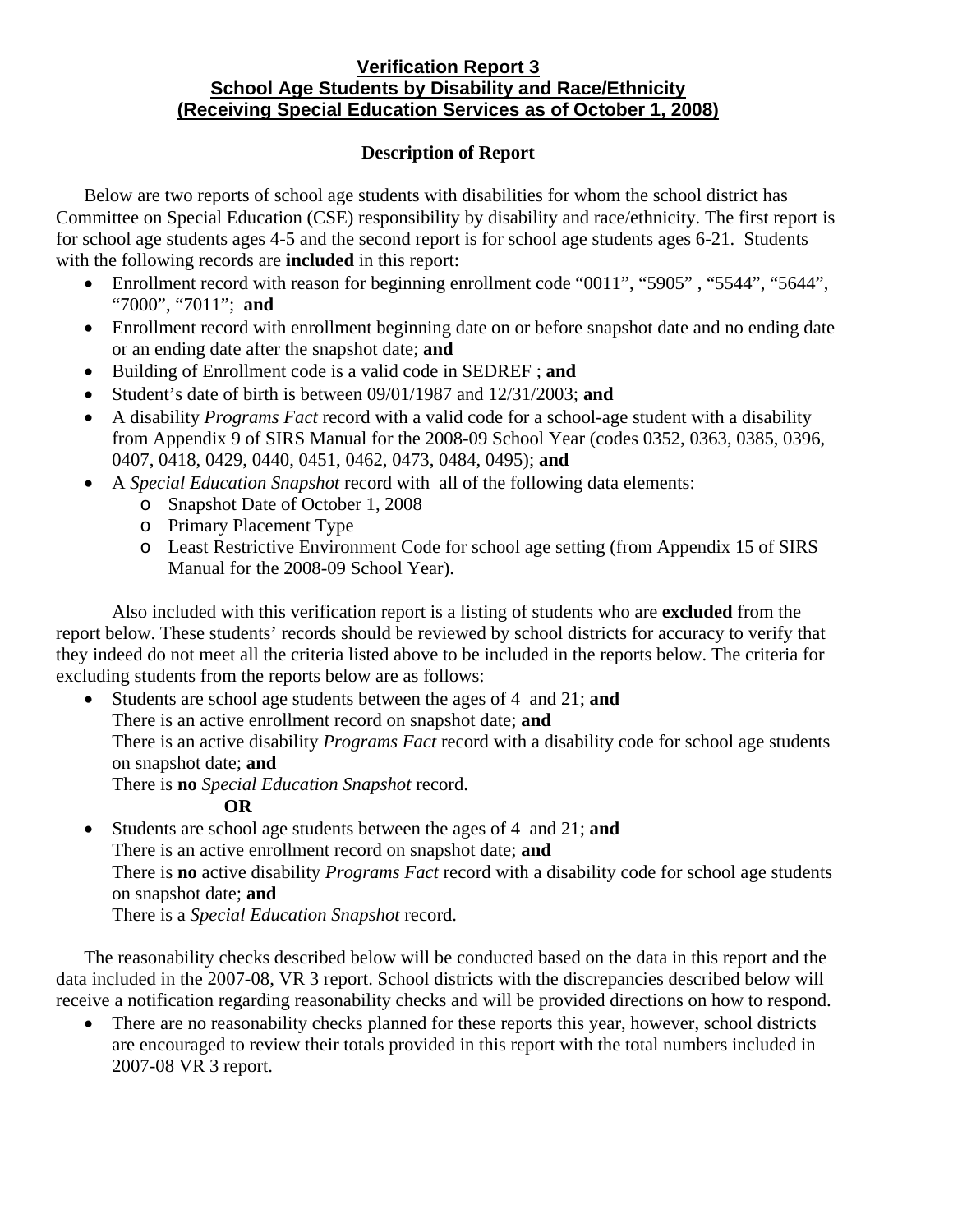# **Verification Report 3 School Age Students by Disability and Race/Ethnicity (Receiving Special Education Services as of October 1, 2008) Ages 4-5**

**Directions:** Please review the data below to verify that students' disability and race/ethnicity are displayed accurately for all school age students with disabilities (aged 4-5) for whom your district has CSE responsibility and who were receiving special education services on the snapshot date. The links below the numbers in each cell provide a list of students that meet the criteria to be included in the report. Also, please review your school district's report of students excluded from this report. **If corrections are needed to this report, please resubmit your district files with the necessary corrections to the Regional Information Center (or the data warehouse for large cities) during the verification time period.**

|                       |                                           | A                                                | B                                         | $\mathbf C$                                    | D                     | Е                                       | F                                             | G            |
|-----------------------|-------------------------------------------|--------------------------------------------------|-------------------------------------------|------------------------------------------------|-----------------------|-----------------------------------------|-----------------------------------------------|--------------|
|                       |                                           |                                                  |                                           |                                                |                       |                                         |                                               |              |
| Line<br><b>Number</b> | <b>Disability</b><br>(As of Snapshot Date | American<br>Indian or<br>Alaska<br><b>Native</b> | Asian<br>or<br>Pacific<br><b>Islander</b> | <b>Black</b><br>(Not of<br>Hispanic<br>Origin) | Hispanic<br>or Latino | White<br>(Not of<br>Hispanic<br>Origin) | Multi-Racial<br>(Not of<br>Hispanic<br>Origin | <b>Total</b> |
| 01                    | Autism                                    |                                                  |                                           |                                                |                       |                                         |                                               |              |
| $\overline{02}$       | <b>Emotional Disturbance</b>              |                                                  |                                           |                                                |                       |                                         |                                               |              |
| 03                    | <b>Learning Disability</b>                |                                                  |                                           |                                                |                       |                                         |                                               |              |
| 04                    | <b>Mental Retardation</b>                 |                                                  |                                           |                                                |                       |                                         |                                               |              |
| 05                    | Deafness                                  |                                                  |                                           |                                                |                       |                                         |                                               |              |
| 06                    | <b>Hearing Impairment</b>                 |                                                  |                                           |                                                |                       |                                         |                                               |              |
| 07                    | Speech or Language<br>Impairment          |                                                  |                                           |                                                |                       |                                         |                                               |              |
| 08                    | Visual Impairment<br>(includes Blindness) |                                                  |                                           |                                                |                       |                                         |                                               |              |
| 09                    | Orthopedic Impairment                     |                                                  |                                           |                                                |                       |                                         |                                               |              |
| 10                    | Other Health Impairment                   |                                                  |                                           |                                                |                       |                                         |                                               |              |
| 11                    | <b>Multiple Disabilities</b>              |                                                  |                                           |                                                |                       |                                         |                                               |              |
| 12                    | Deaf-Blindness                            |                                                  |                                           |                                                |                       |                                         |                                               |              |
| $\overline{13}$       | <b>Traumatic Brain Injury</b>             |                                                  |                                           |                                                |                       |                                         |                                               |              |
| 14                    | <b>Total (Lines 1-13)</b>                 |                                                  |                                           |                                                |                       |                                         |                                               |              |